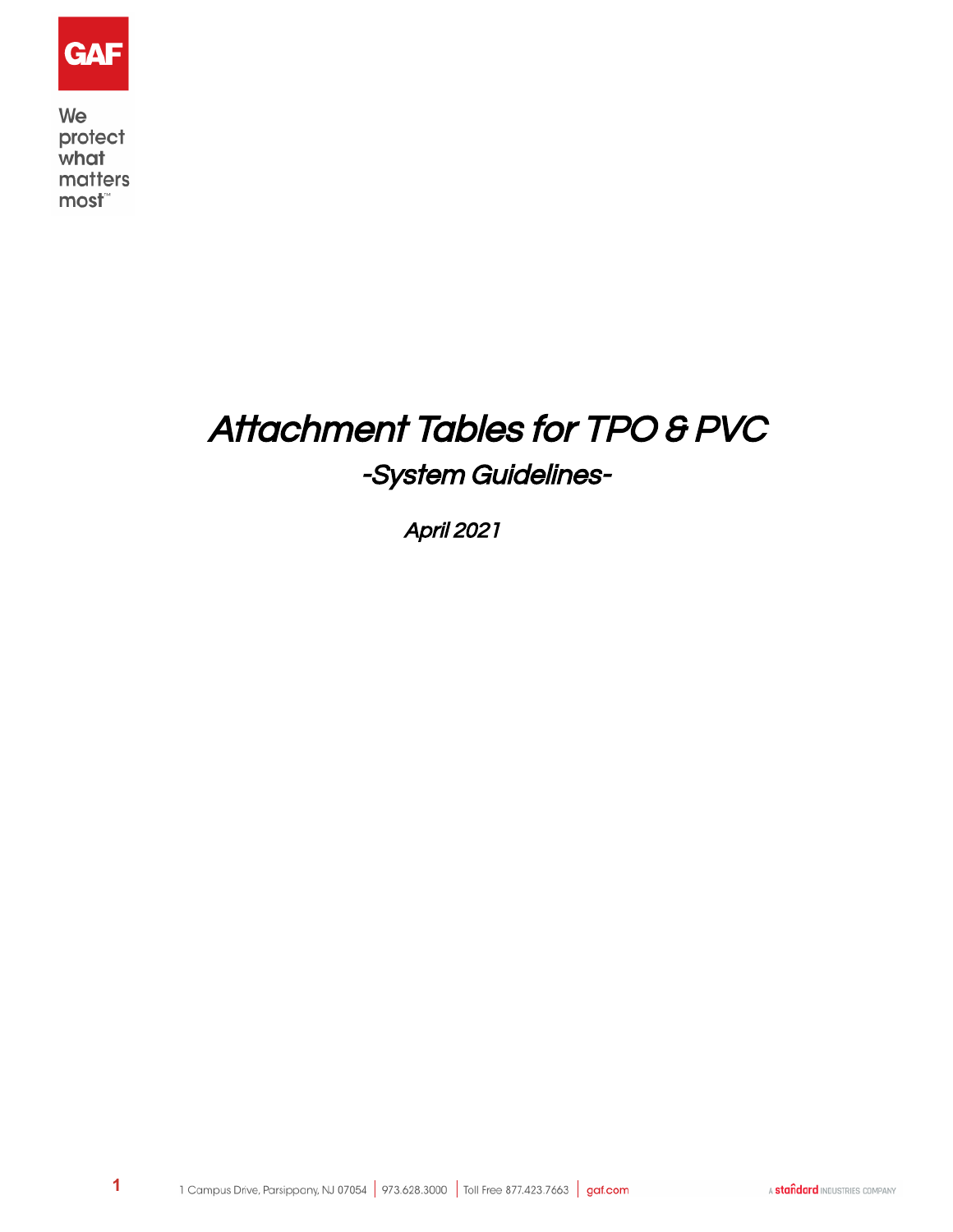| <b>INDEX</b>                                                                                                              |            |  |  |  |  |  |  |
|---------------------------------------------------------------------------------------------------------------------------|------------|--|--|--|--|--|--|
| <b>Adhered Systems</b>                                                                                                    |            |  |  |  |  |  |  |
| Table 1- Insulation Fastener & Plate (Table 1 of 3)                                                                       | Page 3     |  |  |  |  |  |  |
| Table 2 - Insulation Attachment (Table 2 of 3)<br>Standard Attachment for Approved Steel, Concrete, Wood & Gypsum Decks   | Page 4     |  |  |  |  |  |  |
| Table 3 - Insulation Attachment (Table 3 of 3)<br>90 PSF Uplift Resistance For Approved Steel and Concrete Decks          | Page 5     |  |  |  |  |  |  |
| <b>Mechanically Attached Systems</b>                                                                                      |            |  |  |  |  |  |  |
| Table 1- Insulation Fastener & Plate (Table 1 of 5)                                                                       | Page 6     |  |  |  |  |  |  |
| Table 2 - Insulation Attachment (Table 2 of 5)                                                                            | Page 7     |  |  |  |  |  |  |
| Table 3 - 10' (3.05 m) Wide TPO & PVC Membrane Attachment (Table 3 of 5)                                                  | Page 8-10  |  |  |  |  |  |  |
| Table 4 - 12' (3.66 m) Wide TPO Membrane Attachment (Table 4 of 5)<br><b>Over Steel Decks</b>                             | Page 11    |  |  |  |  |  |  |
| Table 5 - Metal Retrofit Attachment (Table 5 of 5)                                                                        | Page 12    |  |  |  |  |  |  |
| <b>Drill-Tec™ RhinoBond® Systems</b>                                                                                      |            |  |  |  |  |  |  |
| Table 1 - Steel & Concrete Deck Attachment (Table 1 of 5)                                                                 | Page 13-14 |  |  |  |  |  |  |
| Table 2 - Metal Retrofit Attachment (Table 2 of 5)                                                                        | Page 15    |  |  |  |  |  |  |
| Table 3 - Wood Deck Attachment (Table 3 of 5)<br><b>Insulated Assemblies</b>                                              | Page 16    |  |  |  |  |  |  |
| Table 4 - Wood Deck Attachment (Table 4 of 5)<br>Uninsulated Assemblies with VersaShield® SOLO™ Fire Resistant Slip Sheet | Page 17    |  |  |  |  |  |  |
| Table 5 - Wood Joist Attachment (Table 5 of 5)                                                                            | Page 18    |  |  |  |  |  |  |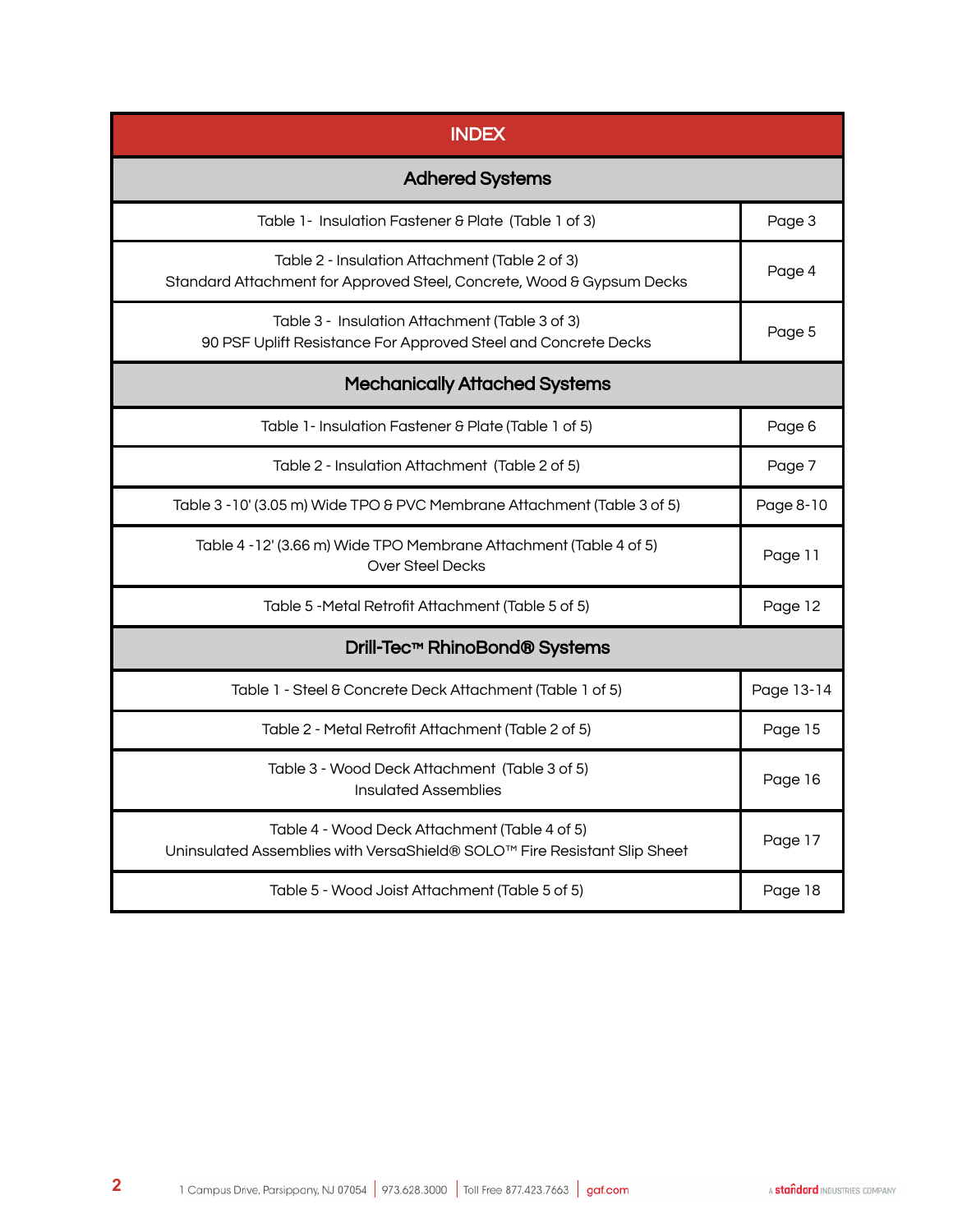## ADHERED SYSTEMS

#### TABLE 1 - INSULATION FASTENER & PLATE (TABLE 1 OF 3)

For insulation attachment, use Table 1 to determine the proper fastener and plate and Tables 2 & 3 to determine the number of fasteners per board.

| Deck Type                                     | Drill-Tec™<br>Fastener Type | Drill-Tec™<br>Plate Type     | Penetration (min.)                   |
|-----------------------------------------------|-----------------------------|------------------------------|--------------------------------------|
| Steel <sup>1</sup>                            | #12                         | 3" (76 mm) Steel             | $3/4$ " (19 mm)                      |
| (Min. 22 gauge)                               | HD#14                       |                              | through the deck                     |
|                                               | #12                         |                              |                                      |
| Wood<br>(Plywood, OSB and<br>Plank)           | HD#14                       | 3" (76 mm) Steel             | $3/4$ " (19 mm)<br>through the deck  |
|                                               | XHD#15                      |                              |                                      |
| Structural                                    | HD#14                       | 3" (76 mm) Steel             | 1" (25 mm) thread<br>into the deck   |
| Concrete<br>(Min. 2,500 psi)                  | $CD-10$                     |                              | 1" (25 mm) shank<br>into the deck    |
| Gypsum<br>Concrete and                        | Polymer GypTec™             | 3" (51 mm) GypTec™           |                                      |
| Cementitious<br><b>Wood Fiber</b><br>(Tectum) | ID.<br>(Lite Deck)          | 3" (76 mm) LD<br>(Lite Deck) | 1/2" (38 mm) thread<br>into the deck |

<sup>1</sup> 24-26 gauge decks require a GAF Field Services Manager's or Director's approval. GAF does not approve the use of metal panels as roof decks.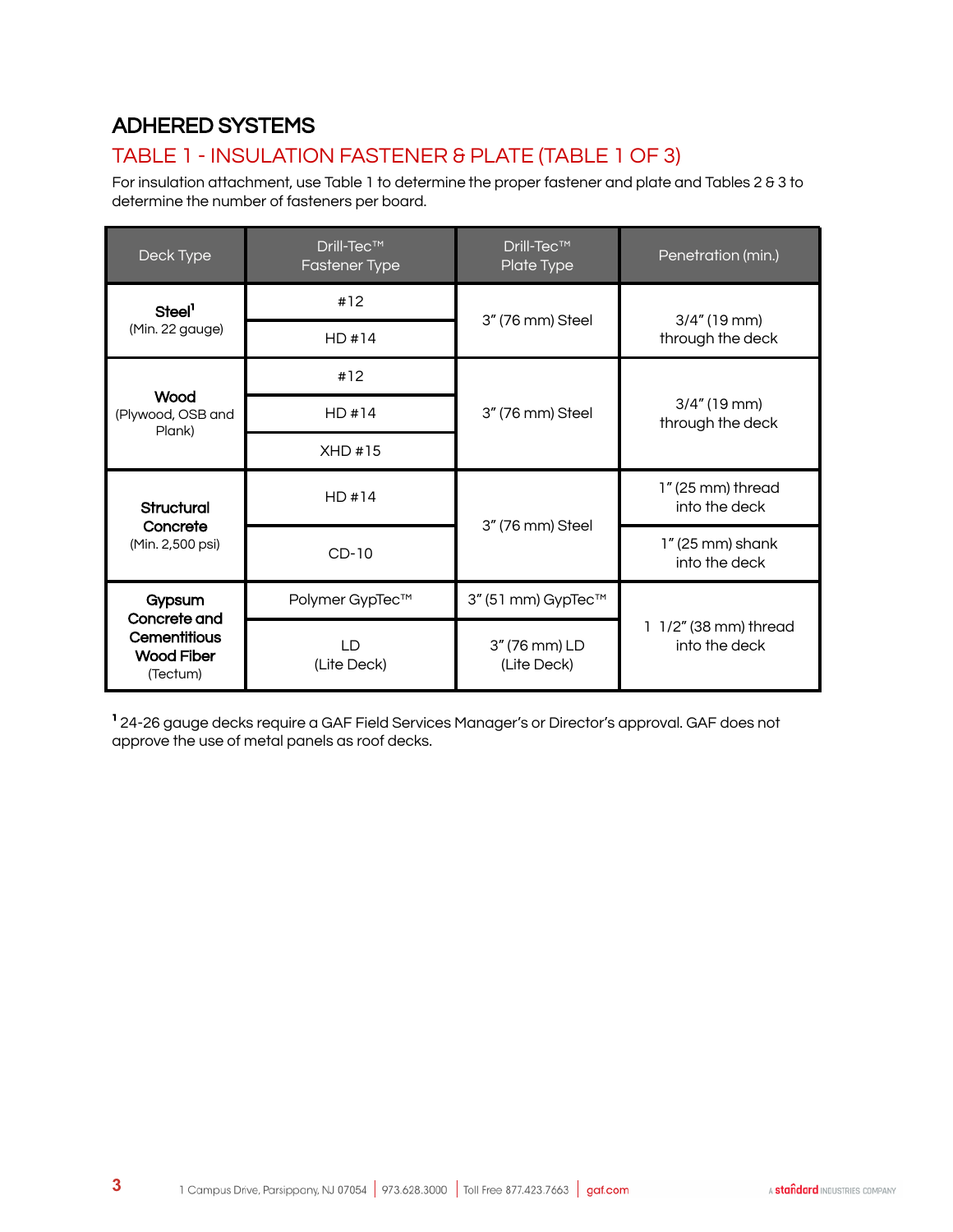## ADHERED SYSTEMS

# TABLE 2 - INSULATION ATTACHMENT (TABLE 2 of 3) STANDARD ATTACHMENT FOR APPROVED STEEL, CONCRETE, WOOD, GYPSUM & CEMENTITIOUS WOOD FIBER DECKS

For insulation attachment, use Table 1 to determine the proper fastener and plate and Tables 2 & 3 to determine the number of fasteners per board.

|                                                       |                                                          |                                    | <b>Standard Attachment</b><br><b>Fasteners per Board</b> |                   |        |  |
|-------------------------------------------------------|----------------------------------------------------------|------------------------------------|----------------------------------------------------------|-------------------|--------|--|
| Insulation Type                                       | <b>Board Size</b>                                        | <b>Thickness</b>                   | Field                                                    | Perimeter         | Corner |  |
|                                                       | $4' \times 4'$<br>$(1.2 \text{ m} \times 1.2 \text{ m})$ | $.5" - 1.4"$<br>$(13 - 35$ mm)     | 8                                                        | 12                | 16     |  |
|                                                       | $4' \times 4'$<br>$(1.2 \text{ m} \times 1.2 \text{ m})$ | $1.5" - 1.9"$<br>$(38 - 48$ mm $)$ | 5                                                        | 8                 | 10     |  |
| EnergyGuard <sup>™</sup> Polyiso                      | $4' \times 4'$<br>$(1.2 \text{ m} \times 1.2 \text{ m})$ | $2''(51$ mm)<br>minimum            | 4                                                        | 6                 | 8      |  |
|                                                       | $4' \times 8'$<br>(1.2 m x 2.4 m)                        | $.5'' - 1.4''$<br>$(12 - 35$ mm)   | 16                                                       | 24                | 32     |  |
|                                                       | $4' \times 8'$<br>(1.2 m x 2.4 m)                        | $1.5" - 1.9"$<br>$(38 - 48$ mm $)$ | 10                                                       | 15                | 20     |  |
|                                                       | $4' \times 8'$<br>(1.2 m x 2.4 m)                        | $2''(51$ mm)<br>minimum            | 8                                                        | 12                | 16     |  |
| EnergyGuard™ HD Polyiso                               | $4' \times 8'$<br>(1.2 m x 2.4 m)                        | $1/2$ " (13 mm)<br>minimum         | 8                                                        | 12                | 16     |  |
| EnergyGuard <sup>™</sup> Barrier<br>Polyiso           | $4' \times 8'$<br>(1.2 m x 2.4 m)                        | $1/2$ " (13 mm)<br>minimum         | 8                                                        | 12                | 16     |  |
| <b>USG SECUROCK® Brand</b>                            | $4' \times 8'$<br>$(1.2 \text{ m} \times 2.4 \text{ m})$ | $1/4"$ (6 mm)<br>minimum           | 8                                                        | 12                | 16     |  |
| <b>Gypsum-Fiber Roof Board</b>                        | $4' \times 8'$<br>$(1.2 \text{ m} \times 2.4 \text{ m})$ | $5/8''$ (15 mm)<br>minimum         | 6                                                        | 9                 | 12     |  |
| <b>DensDeck® Prime</b><br><b>Roof Board</b>           | $4' \times 8'$<br>$(1.2 \text{ m} \times 2.4 \text{ m})$ | $1/4"$ (6 mm)<br>minimum           | 8                                                        | $12 \overline{ }$ | 16     |  |
| <b>Blue Ridge STRUCTODEK®</b><br><b>HD Fiberboard</b> | $4' \times 8'$<br>(1.2 m x 2.4 m)                        | $1/2$ " (13 mm)<br>minimum         | 16                                                       | 24                | 32     |  |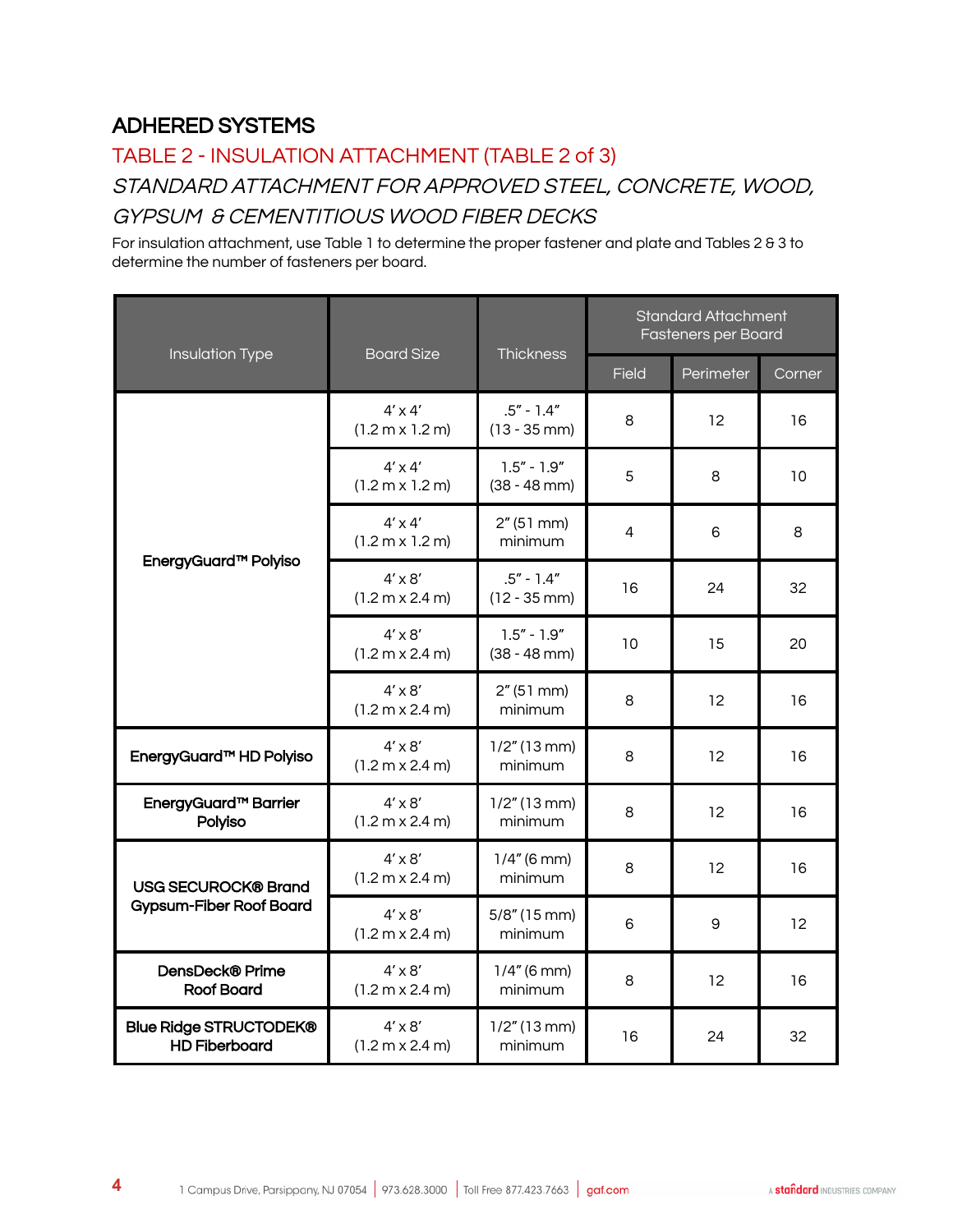#### ADHERED SYSTEMS

# TABLE 3 - INSULATION ATTACHMENT (TABLE 3 of 3)

#### 90 PSF UPLIFT RESISTANCE FOR APPROVED STEEL & CONCRETE DECKS

For insulation attachment, use Table 1 to determine the proper fastener and plate and Tables 2 & 3 to determine the number of fasteners per board.

|                                             |                                                          |                                    | <b>Attachment Fasteners/Board</b><br>(For 90 psf Uplift Resistance) |           |        |  |
|---------------------------------------------|----------------------------------------------------------|------------------------------------|---------------------------------------------------------------------|-----------|--------|--|
| Insulation Type                             | <b>Board Size</b>                                        | <b>Thickness</b>                   | Field                                                               | Perimeter | Corner |  |
|                                             | $4' \times 4'$<br>$(1.2 \text{ m} \times 1.2 \text{ m})$ | $1.5" - 1.9"$<br>$(38 - 48$ mm $)$ | 8                                                                   | 12        | 16     |  |
|                                             | $4' \times 4'$<br>$(1.2 \text{ m} \times 1.2 \text{ m})$ | 2''(51 mm)<br>minimum              | 4                                                                   | 6         | 8      |  |
| EnergyGuard <sup>™</sup> Polyiso            | $4' \times 8'$<br>$(1.2 \text{ m} \times 2.4 \text{ m})$ | $1.5" - 1.9"$<br>$(38 - 48$ mm $)$ | 16                                                                  | 24        | 32     |  |
|                                             | $4' \times 8'$<br>$(1.2 \text{ m} \times 2.4 \text{ m})$ | $2''(51$ mm)<br>minimum            | 8                                                                   | 12        | 16     |  |
| EnergyGuard™ HD Polyiso                     | $4' \times 8'$<br>$(1.2 \text{ m} \times 2.4 \text{ m})$ | $1/2$ " (13 mm)<br>minimum         | 16                                                                  | 24        | 32     |  |
| EnergyGuard <sup>™</sup> Barrier<br>Polyiso | $4' \times 8'$<br>$(1.2 \text{ m} \times 2.4 \text{ m})$ | $1/2"$ (13 mm)<br>minimum          | 16                                                                  | 24        | 32     |  |
| <b>USG SECUROCK® Brand</b>                  | $4' \times 8'$<br>$(1.2 \text{ m} \times 2.4 \text{ m})$ | $1/4"$ (6 mm)<br>minimum           | 10                                                                  | 15        | 20     |  |
| <b>Gypsum-Fiber Roof Board</b>              | $4' \times 8'$<br>$(1.2 \text{ m} \times 2.4 \text{ m})$ | $5/8''$ (15 mm)<br>minimum         | 6                                                                   | 9         | 12     |  |
| DensDeck® Prime                             | $4' \times 8'$<br>$(1.2 \text{ m} \times 2.4 \text{ m})$ | $1/4"$ (6 mm)<br>minimum           | 10                                                                  | 15        | 20     |  |
| <b>Roof Board</b>                           | $4' \times 8'$<br>$(1.2 \text{ m} \times 2.4 \text{ m})$ | $1/2$ " (13 mm)<br>minimum         | 8                                                                   | 12        | 16     |  |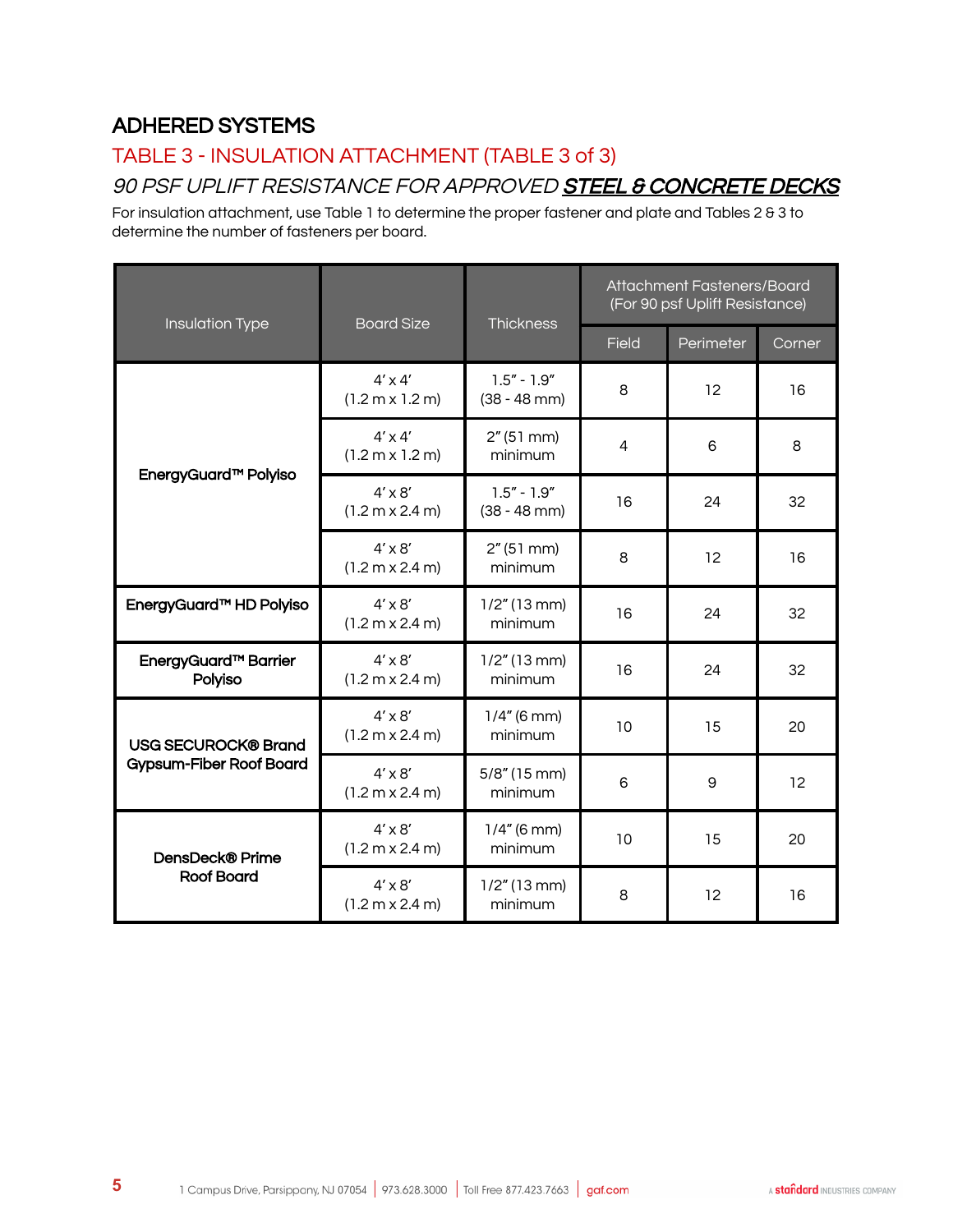#### TABLE 1 - INSULATION FASTENER & PLATE (TABLE 1 OF 5)

For insulation attachment, use Table 1 to determine the proper fastener and plate and Table 2 to determine the number of fasteners per board.

| Deck Type                                                     | Drill-Tec™ Fastener Type | Drill-Tec™ Plate Type        | Penetration (min.)                            |
|---------------------------------------------------------------|--------------------------|------------------------------|-----------------------------------------------|
| <b>Steel</b>                                                  | #12                      | 3" (76 mm) Steel             | $3/4''$ (19 mm)                               |
| (22-18 gauge)                                                 | HD#14                    |                              | through the deck                              |
| Steel <sup>1</sup>                                            | HD#14                    | 3" (76 mm) Steel             | $3/4$ " (19 mm)                               |
| (24-26 gauge)                                                 | <b>XHD#15</b>            |                              | through the deck                              |
|                                                               | #12                      |                              |                                               |
| Wood<br>(Plywood, OSB and<br>Plank)                           | HD#14                    | 3" (76 mm) Steel             | $3/4$ " (19 mm)<br>through the deck           |
|                                                               | XHD#15                   |                              |                                               |
| <b>Structural</b>                                             | HD#14                    |                              | 1" (25 mm) thread<br>into the deck            |
| Concrete<br>(Min. 2,500 psi)                                  | CD-10                    | 3" (76 mm) Steel             | 1" (25 mm) thread<br>into the deck            |
| Lightweight<br>Insulating                                     | #12                      |                              |                                               |
| Concrete <sup>1</sup><br>(LWIC over 22-24                     | #14                      | 3" (76 mm) Steel             | 3/4" (19 mm) thread<br>through the steel form |
| ga. Standard Form<br>Deck)                                    | XHD#15                   |                              |                                               |
| Gypsum                                                        | Polymer GypTec™          | 3" (51 mm) GypTec™           |                                               |
| Concrete and<br>Cementitious<br><b>Wood Fiber</b><br>(Tectum) | LD (Lite-Deck)           | 3" (76 mm) LD<br>(Lite Deck) | 1 1/2" (38 mm) thread<br>into the deck        |

<sup>1</sup> 24-26 gauge decks require a GAF Field Services Manager's or Director's approval. Refer to GAF's A Guide to Metal Roof Retrofit in [Commercial](https://www.gaf.com/en-us/document-library/documents/productdocuments/commercialroofingsystemsdocuments/singleplyroofingdocuments/pvcdocuments/pvcsmoothdocuments/everguardpvc50membranedocuments/EverGuard_Metal_Retrofit_Supplement_Guide.pdf) Low-slope Roof Assemblies for installations over existing metal roofs.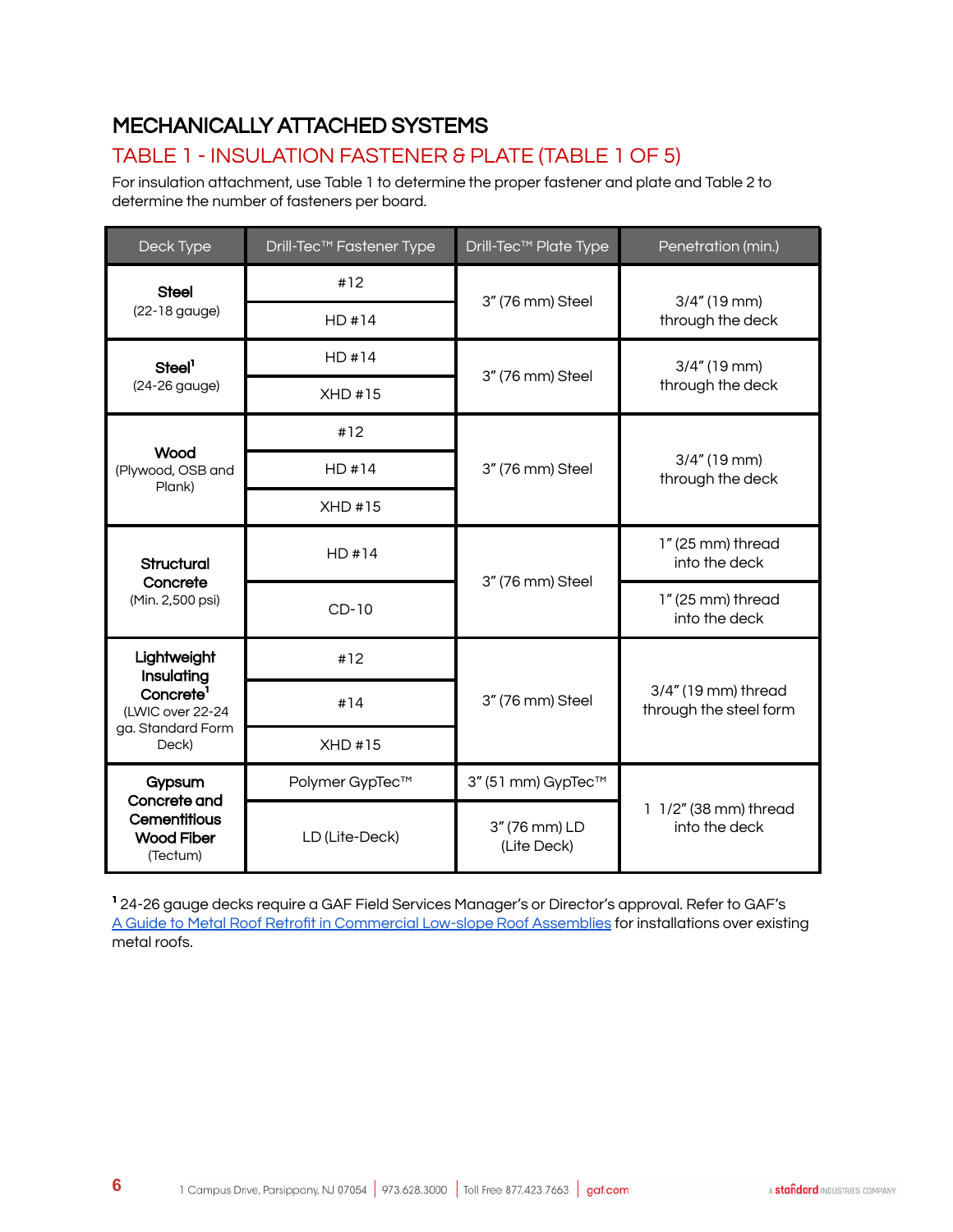#### TABLE 2 - INSULATION ATTACHMENT (TABLE 2 OF 5)

For insulation attachment, use Table 1 to determine the proper fastener and plate and Table 2 to determine the number of fasteners per board.

|                                                                                                                                       |                                                          |                                 |                     | Number of Fasteners per Board |                     |  |  |
|---------------------------------------------------------------------------------------------------------------------------------------|----------------------------------------------------------|---------------------------------|---------------------|-------------------------------|---------------------|--|--|
| Insulation Type                                                                                                                       | <b>Board Size</b>                                        | <b>Thickness</b>                | Field               | Perimeter                     | Corner              |  |  |
| EnergyGuard™<br>Polyiso or                                                                                                            | $4' \times 4'$<br>$(1.2 \text{ m} \times 1.2 \text{ m})$ | Any                             | 4                   | 4                             | $\overline{4}$      |  |  |
| EnergyGuard <sup>™</sup> HD<br>Polyiso or<br>EnergyGuard™                                                                             | $4' \times 8'$<br>(1.2 m x 2.4 m)                        | $.5" - 1.2"$<br>$(13-30$ mm $)$ | 6                   | 6                             | 6                   |  |  |
| <b>Barrier Polyiso</b>                                                                                                                | $4' \times 8'$<br>(1.2 m x 2.4 m)                        | $\geq 1.3''$<br>(33 mm)         | 5                   | 5                             | 5                   |  |  |
| Perlite                                                                                                                               | $4' \times 4'$<br>Any<br>(1.2 m x 1.2 m)                 |                                 | $\overline{4}$      | 4                             | $\overline{4}$      |  |  |
| <b>Blue Ridge</b><br><b>STRUCTODEK®</b><br><b>HD Fiberboard</b>                                                                       | $4' \times 4'$<br>$(1.2 \text{ m} \times 1.2 \text{ m})$ | Any                             | 4                   | 4                             | $\overline{4}$      |  |  |
|                                                                                                                                       | $4' \times 8'$<br>$(1.2 \text{ m} \times 2.4 \text{ m})$ | Any                             | 6                   | 6                             | 6                   |  |  |
|                                                                                                                                       | $4' \times 4'$<br>$(1.2 \text{ m} \times 1.2 \text{ m})$ | Any                             | 4                   | 4                             | 4                   |  |  |
| <b>Extruded or</b><br><b>Expanded</b><br>Polystyrene <sup>1</sup>                                                                     | $4' \times 8'$<br>$(1.2 \text{ m} \times 2.4 \text{ m})$ | $.5" - 1.2"$<br>$(13-30$ mm $)$ | 6                   | 6                             | 6                   |  |  |
|                                                                                                                                       | $4' \times 8'$<br>(1.2 m x 2.4 m)                        | $\geq 1.3''$<br>(33 mm)         | 5                   | 5                             | 5                   |  |  |
| Fanfold <sup>1</sup>                                                                                                                  | $2' \times 4'$<br>$(610$ mm x 1.2 m)                     | 3/8''<br>$(10 \text{ mm})$      | $2 - 1 - 2 - 1 - 2$ | $2 - 1 - 2 - 1 - 2$           | $2 - 1 - 2 - 1 - 2$ |  |  |
| <b>USG SECUROCK®</b><br><b>Brand</b><br>$4' \times 8'$<br>Gypsum-Fiber<br>$(1.2 \text{ m} \times 2.4 \text{ m})$<br><b>Roof Board</b> |                                                          | $1/4" - 5/8"$<br>$(6-15$ mm $)$ | 6                   | 6                             | 6                   |  |  |
| DensDeck® Roof<br><b>Board</b>                                                                                                        | $4' \times 8'$<br>$(1.2 \text{ m} \times 2.4 \text{ m})$ | $1/4" - 5/8"$<br>$(6-15$ mm $)$ | 6                   | 6                             | 6                   |  |  |

<sup>1</sup> Smooth PVC must have a 3/6 oz. (85/170 gr.) polymat separator sheet. Fleece-back PVC is acceptable.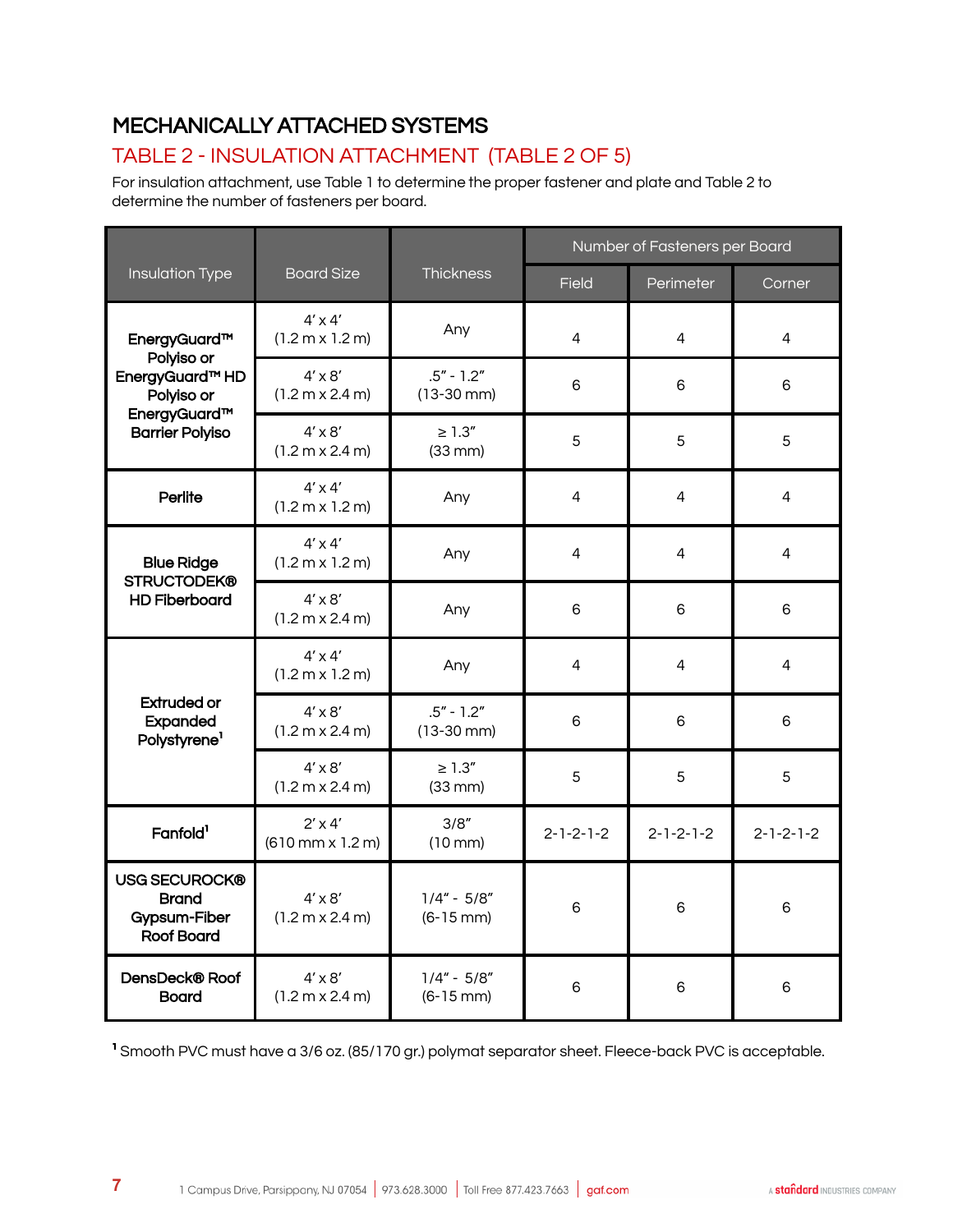## TABLE 3 - 10' (3.05 m) WIDE TPO & PVC MEMBRANE ATTACHMENT (TABLE 3 of 5)

| Deck Type                           | Minimum<br>Pull-Out<br>Values (lbf) | Drill-Tec™<br>Fastener Type | Drill-Tec™<br>Plate Type             | Penetration<br>(min.)               | Standard<br>Attachment | $90$ psf <sup>1</sup><br>Attachment    |
|-------------------------------------|-------------------------------------|-----------------------------|--------------------------------------|-------------------------------------|------------------------|----------------------------------------|
|                                     |                                     |                             | 2 3/8" (61 mm)<br><b>Barbed XHD</b>  |                                     | 12"<br>(305 mm) o.c.   |                                        |
| <b>Steel</b>                        | 450                                 | XHD #15                     | $2''(51$ mm $)$<br>Double Barbed XHD | $3/4''$ (19 mm)<br>through the deck |                        | 6''<br>(152 mm) o.c.                   |
| 22 gauge<br>(standard<br>33 ksi)    |                                     |                             | 2 3/4" (70 mm)<br><b>Barbed SXHD</b> |                                     |                        |                                        |
|                                     | 350                                 | HD #14                      | 2 3/8" (61 mm)<br><b>Barbed XHD</b>  | 3/4" (19 mm)                        | 6''                    |                                        |
|                                     |                                     |                             | $2''(51$ mm $)$<br>Double Barbed XHD | through the deck                    | (152 mm) o.c.          |                                        |
| <b>Steel</b>                        | 750                                 | SXHD#21                     | 2 3/4" (70 mm)<br><b>Barbed SXHD</b> | $3/4''$ (19 mm)<br>through the deck | 12"<br>(305 mm) o.c.   | 12"<br>(305 mm) o.c.                   |
| 22 gauge<br>(high strength          | 450                                 | <b>XHD #15</b>              | 2 3/8" (61 mm)<br><b>Barbed XHD</b>  | $3/4''$ (19 mm)                     | 12"                    | 6''                                    |
| 80 ksi)                             |                                     |                             | 2''(51 mm)<br>Double Barbed XHD      | through the deck                    | (305 mm) o.c.          | (152 mm) o.c.                          |
|                                     |                                     |                             | 2 3/8" (61 mm)<br><b>Barbed XHD</b>  |                                     |                        |                                        |
| Steel <sup>2</sup><br>(24-26 gauge) | 350                                 | HD #14<br><b>XHD #15</b>    | $2''(51$ mm $)$<br>Double Barbed XHD | $3/4''$ (19 mm)<br>through the deck | 6''<br>(152 mm) o.c.   |                                        |
|                                     |                                     |                             | 2 3/4" (70 mm)<br><b>Barbed SXHD</b> |                                     |                        |                                        |
| $2''(51$ mm)<br>Nominal Wood        | 800                                 | HD #14                      | 2 3/8" (61 mm)<br><b>Barbed XHD</b>  | $1''$ (25 mm)                       | 12"                    | 6" (TPO)<br>(152 mm) o.c.              |
| Plank                               |                                     | <b>XHD #15</b>              | $2''(51$ mm $)$<br>Double Barbed XHD | into the deck                       | (305 mm) o.c.          | <u>or</u><br>9" (PVC)<br>(229 mm) o.c. |
| $1''(25$ mm)                        |                                     | HD #14                      | 2 3/8" (61 mm)<br><b>Barbed XHD</b>  | $1''$ (25 mm)                       | 12"                    |                                        |
| Nominal Wood<br>Plank               | 450                                 | <b>XHD #15</b>              | $2''(51$ mm $)$<br>Double Barbed XHD | into the deck                       | (305 mm) o.c.          |                                        |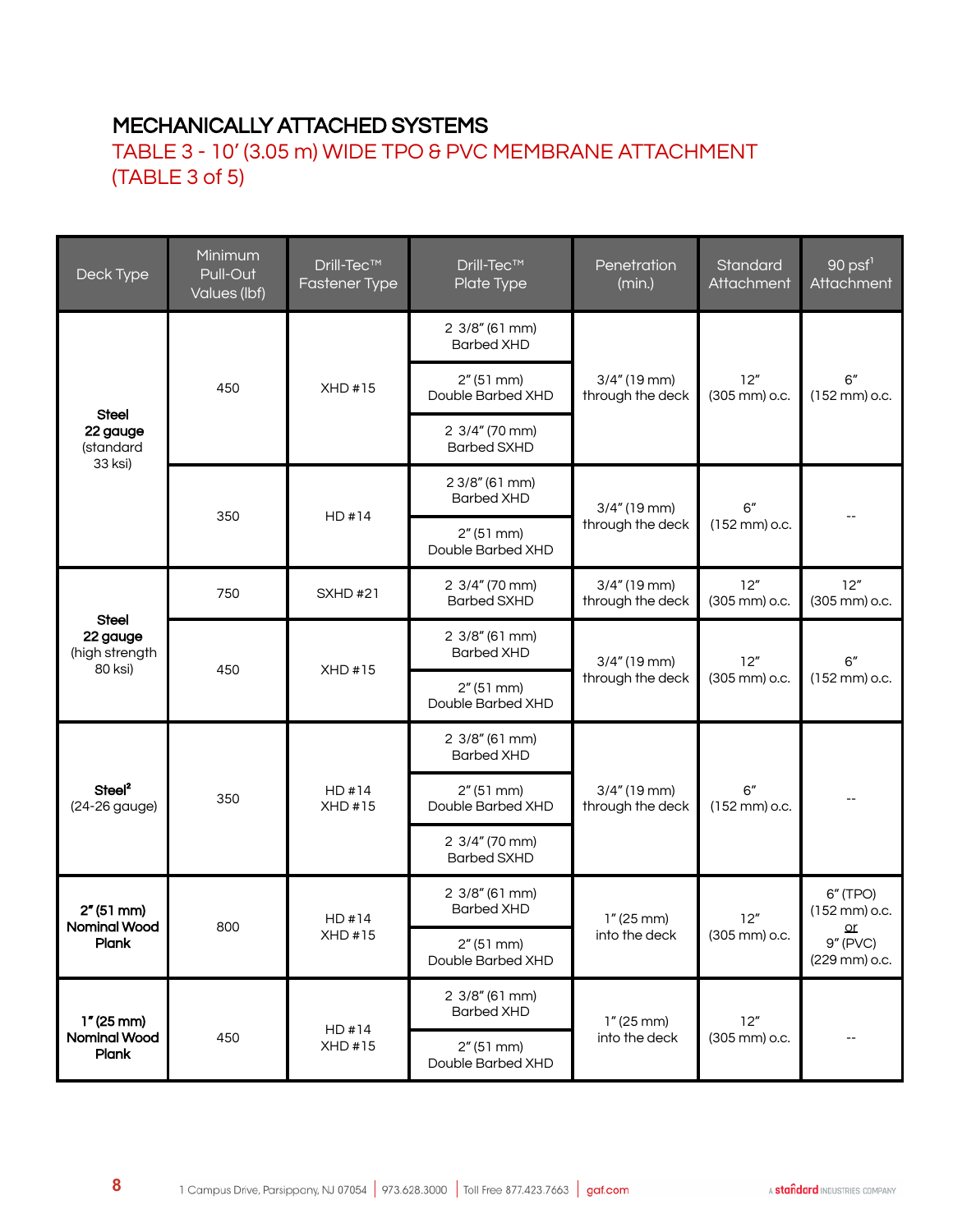# TABLE 3 (Continued)

| Deck Type                                  | Minimum<br>Pull-Out<br>Values (lbf) | Drill-Tec™<br><b>Fastener Type</b> | Drill-Tec™<br>Plate Type             | Penetration<br>(min.)          | Standard<br>Attachment             | $90$ psf <sup>1</sup><br>Attachment |
|--------------------------------------------|-------------------------------------|------------------------------------|--------------------------------------|--------------------------------|------------------------------------|-------------------------------------|
| 3/4" (19 mm)<br>Plywood                    |                                     | HD#14                              | 2 3/8" (61 mm)<br><b>Barbed XHD</b>  | 3/4" (19 mm)                   | 12"                                | 6''                                 |
| Or<br><b>OSB</b>                           | 525                                 | <b>XHD#15</b>                      | 2''(51 mm)<br>Double Barbed XHD      | through the deck               | (305 mm) o.c.                      | (152 mm) o.c.                       |
|                                            |                                     | HD #14                             | 2 3/8" (61 mm)<br><b>Barbed XHD</b>  | 3/4" (19 mm)                   | 12"                                |                                     |
|                                            | 400                                 | <b>XHD#15</b>                      | 2''(51 mm)<br>Double Barbed XHD      | through the deck               | $(305$ mm $)$<br>0.C. <sup>3</sup> |                                     |
| 15/32" (13 mm)<br>Plywood <sup>3</sup>     | 300                                 | HD #14                             | 2 3/8" (61 mm)<br><b>Barbed XHD</b>  | 3/4" (19 mm)                   | $9''$<br>(229 mm)                  |                                     |
| Or<br>7/16" (13 mm)<br>OSB <sup>3</sup>    |                                     | <b>XHD#15</b>                      | $2''(51$ mm)<br>Double Barbed XHD    | through the deck               | O.C. <sup>3</sup>                  |                                     |
|                                            | 200                                 | HD #14<br><b>XHD#15</b>            | 2 3/8" (61 mm)<br><b>Barbed XHD</b>  | 3/4" (19 mm)                   | 6''<br>$(152 \, \text{mm})$        |                                     |
|                                            |                                     |                                    | 2''(51 mm)<br>Double Barbed XHD      | through the deck               | 0.C. <sup>3</sup>                  |                                     |
|                                            | 700                                 | HD#14                              | 2 3/8" (61 mm)<br><b>Barbed XHD</b>  | $1''(25$ mm)                   | 12"<br>(305 mm) o.c.               | 6''                                 |
|                                            |                                     |                                    | $2''(51$ mm)<br>Double Barbed XHD    | into the deck                  |                                    | (152 mm) o.c.                       |
| Structural<br>Concrete<br>(Min. 2,500 psi) |                                     |                                    | 2 3/8" (61 mm)<br><b>Barbed XHD</b>  |                                | 12"<br>(305 mm) o.c.               | 6''                                 |
|                                            | 900                                 | CD-10                              | 2''(51 mm)<br>Double Barbed XHD      | $1''$ (25 mm)<br>into the deck |                                    | (152 mm) o.c.                       |
|                                            |                                     |                                    | 2 3/4" (70 mm)<br><b>Barbed SXHD</b> |                                |                                    | 12"<br>(305 mm) o.c.                |
|                                            | 450                                 | <b>XHD #15</b>                     | 2 3/8" (61 mm)<br><b>Barbed XHD</b>  |                                | 12"                                | $6''$                               |
| Lightweight<br>Insulating<br>Concrete      |                                     |                                    | 2''(51 mm)<br>Double Barbed XHD      | $3/4''$ (19 mm)                | (305 mm) o.c.                      | (152 mm) o.c.                       |
| (22 gauge<br>Standard<br>Form)             | 350                                 | HD #14                             | 2 3/8" (61 mm)<br><b>Barbed XHD</b>  | through the form               | 6''                                |                                     |
|                                            |                                     |                                    | 2''(51 mm)<br>Double Barbed XHD      |                                | (152 mm) o.c.                      |                                     |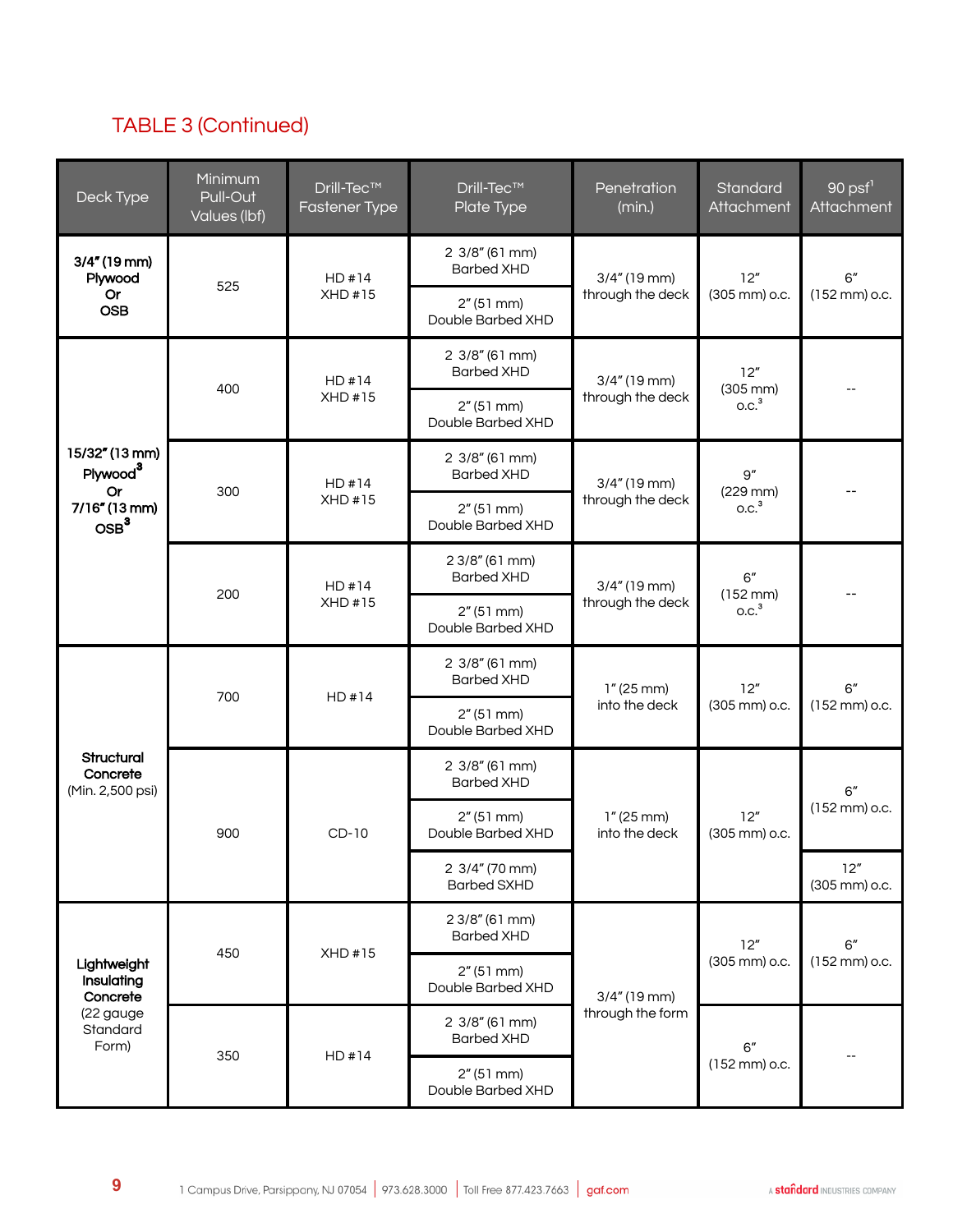## TABLE 3 (Continued)

| Deck Type                                          | Minimum<br>Pull-Out<br>Values (lbf) | Drill-Tec™<br>Fastener Type | Drill-Tec™<br>Plate Type              | Penetration<br>(min.)                 | Standard<br>Attachment <sup>3</sup> | $90$ psf <sup>1</sup><br>Attachment |
|----------------------------------------------------|-------------------------------------|-----------------------------|---------------------------------------|---------------------------------------|-------------------------------------|-------------------------------------|
| Lightweight<br>Insulating<br>Concrete <sup>2</sup> |                                     | HD#14                       | $2 \frac{3}{8}$ (61 mm)<br>Barbed XHD | $3/4$ " (19 mm)<br>6''<br>through the |                                     |                                     |
| 350<br>(24-26 gauge<br>Standard<br>Form)           |                                     | XHD#15                      | $2''(51$ mm $)$<br>Double Barbed XHD  | form                                  | (152 mm) o.c.                       |                                     |
| Gypsum<br>Concrete                                 | 400                                 | Polymer<br>GypTec™          | 2" (51 mm) GypTec™                    | 1/2" (38 mm)<br>into the deck         | 9''<br>(229 mm) o.c.                | 6''<br>(152 mm) o.c.                |
| Cementitious<br><b>Wood Fiber</b><br>(Tectum)      | 300                                 | Polymer<br>GypTec™          | 2" (51 mm) GypTec™                    | $1/2$ " (38 mm)<br>into the deck      | 6''<br>$(152 \text{ mm})$ o.c.      |                                     |

<sup>1</sup> 90 psf is the attachment pattern to provide 90 lbf/ft (5.3 kPa) of uplift pressure resistance and may equate to FM I-90. Refer to the current FM Approval Guide.

<sup>2</sup> 24-26 gauge decks require a GAF Field Services Manager's or Director's approval. GAF does not approve the use of metal panels as roof decks.

<sup>3</sup> Standard pattern limited to:

- 40' (12.19 m) max height, Exposure B, Enclosed building in a non-special/high wind region or
- 30' (9.14 m) max height, Exposure C, Enclosed building in a non-special/high wind region.
- For buildings exceeding these specifics, please contact GAF for assistance (e.g., coastal and mountain regions).

Note: When designing for higher uplift pressures, please consult the current FM Approval Guide/ROOFNAV.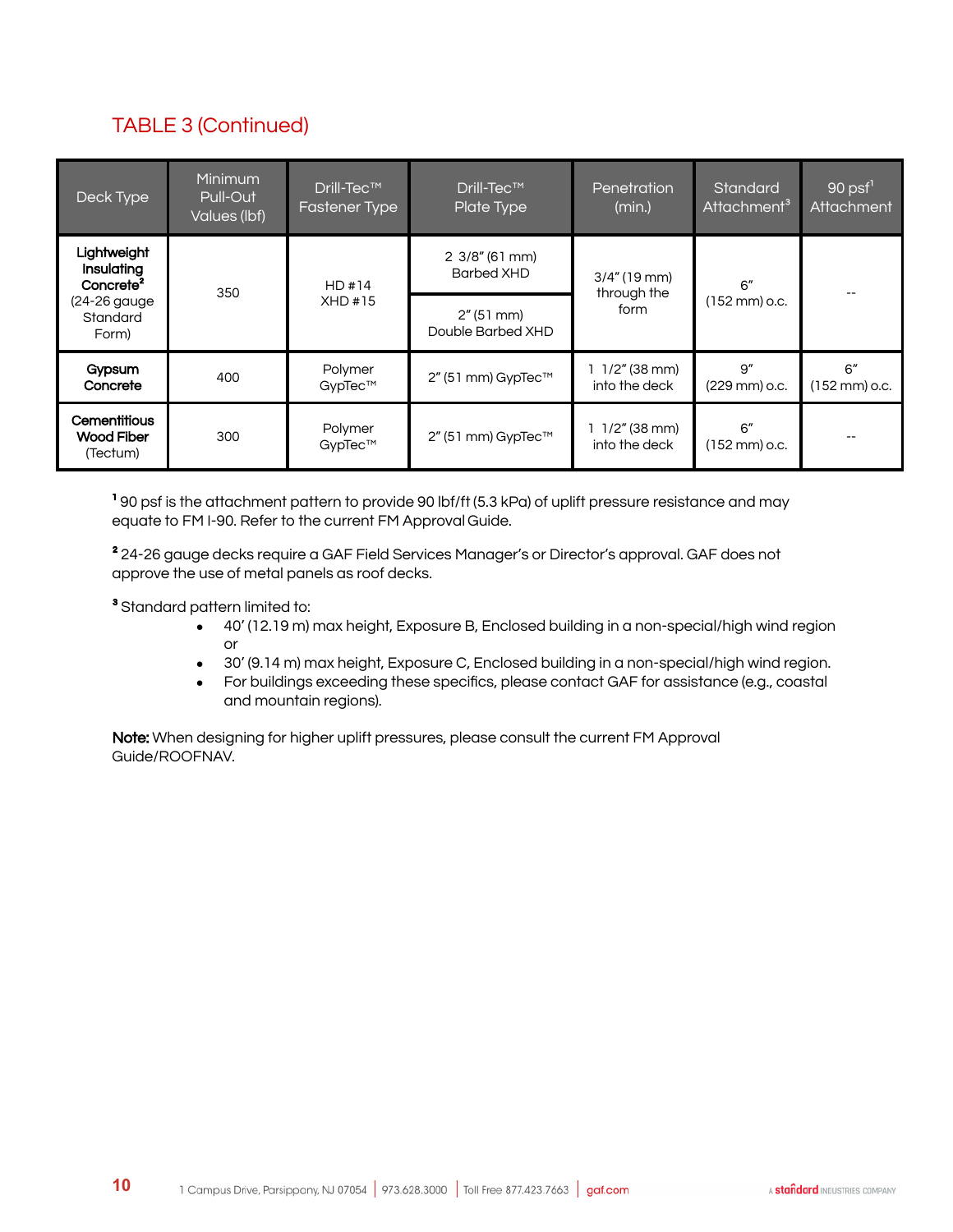#### TABLE 4 - 12' (3.66 m) WIDE TPO MEMBRANE ATTACHMENT OVER STEEL DECKS (TABLE 4 of 5)

| Deck Type                                        | Minimum<br>Pull-Out<br>Values (lbf) | Drill-Tec™<br><b>Fastener Type</b> | Drill-Tec™<br>Plate Type             | Penetration<br>(min.)               | <b>Standard</b><br>Attachment         | $90$ psf <sup>1</sup><br>Attachment   |  |
|--------------------------------------------------|-------------------------------------|------------------------------------|--------------------------------------|-------------------------------------|---------------------------------------|---------------------------------------|--|
| <b>Steel</b><br>22 gauge<br>(standard<br>33 ksi) |                                     |                                    | 23/8'' (61 mm)<br><b>Barbed XHD</b>  |                                     | 12"<br>(152 mm) o.c.<br>(Min. 60 mil) |                                       |  |
|                                                  | 450                                 | XHD #15                            | 2''(51 mm)<br>Double Barbed XHD      | $3/4''$ (19 mm)<br>through the deck |                                       | 12"<br>(152 mm) o.c.<br>(Min. 60 mil) |  |
|                                                  |                                     |                                    | 2 3/4" (70 mm)<br><b>Barbed SXHD</b> |                                     | 12"<br>(305 mm) o.c.                  |                                       |  |
|                                                  | 750                                 | SXHD#21                            | 2 3/4" (70 mm)<br><b>Barbed SXHD</b> | $3/4''$ (19 mm)<br>through the deck | 12"<br>(305 mm) o.c.                  | 6''<br>(152 mm) o.c.                  |  |
|                                                  |                                     | 450<br>XHD #15                     | 2 3/8" (61 mm)<br><b>Barbed XHD</b>  |                                     |                                       |                                       |  |
| <b>Steel</b><br>22 gauge                         |                                     |                                    | $2''(51$ mm)<br>Double Barbed XHD    | $3/4$ " (19 mm)<br>through the deck | 12"<br>(305 mm) o.c.                  | 6''<br>(152 mm) o.c.                  |  |
| (high strength<br>80 ksi)                        |                                     |                                    | 2 3/4" (70 mm)<br><b>Barbed SXHD</b> |                                     |                                       |                                       |  |
|                                                  | 750                                 | SXHD#21                            | 2 3/4" (70 mm)<br><b>Barbed SXHD</b> | $3/4''$ (19 mm)<br>through the deck | 12"<br>(305 mm) o.c.                  | 6"<br>(152 mm) o.c.                   |  |

<sup>1</sup> 90 psf is the attachment pattern to provide 90 lbf/ft (5.3 kPa) of uplift pressure resistance and may equate to FM I-90. Refer to the current FM Approval Guide.

#### General Comments/Requirements

1. This attachment table can only be used for projects that are:

- Maximum roof slope = 2:12
- Maximum building height = 45 feet (18.3 m)
- Exposure B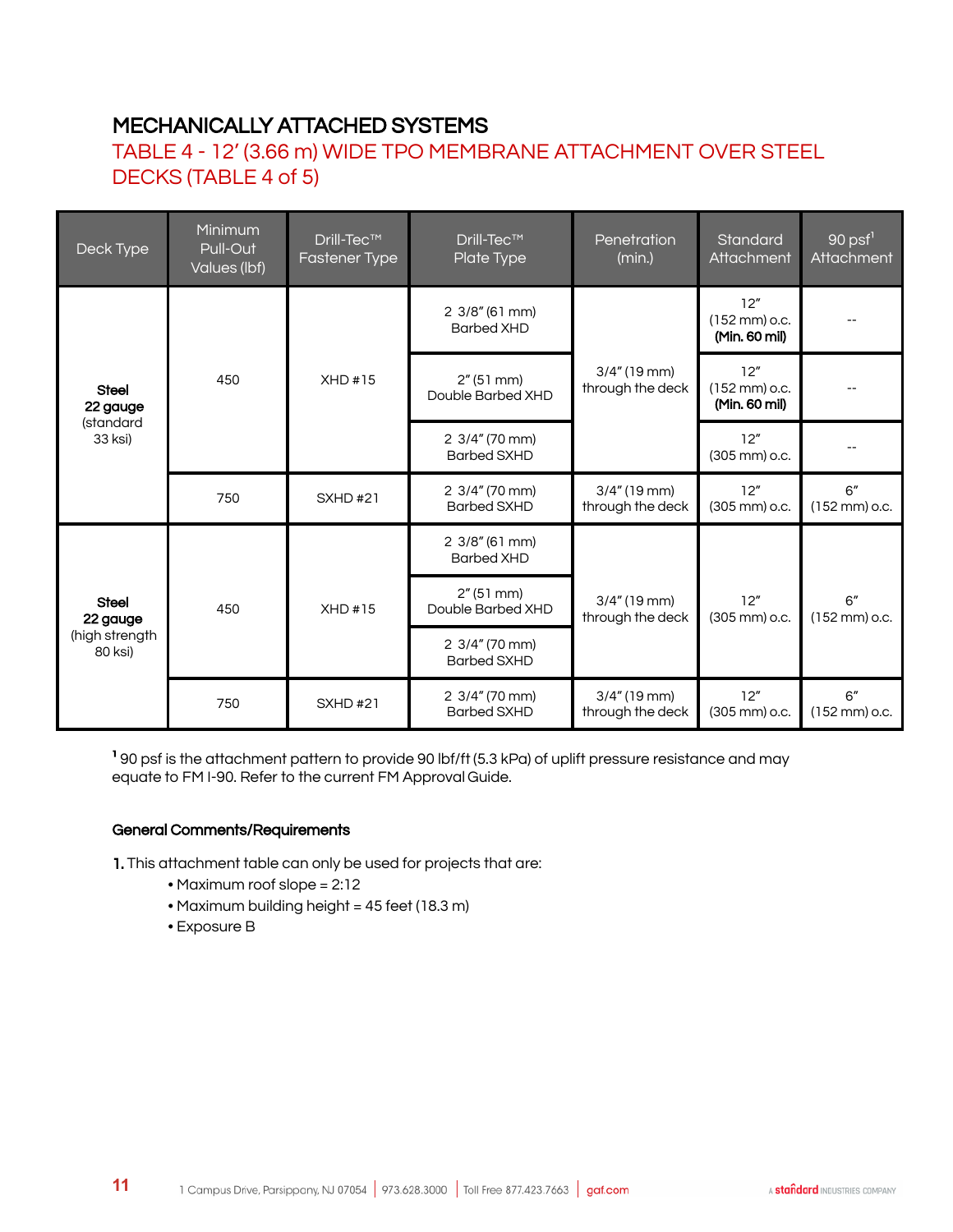#### TABLE 5 - METAL RETROFIT ATTACHMENT (TABLE 4 of 5)

| Maximum Purlin &<br><b>Fastener Row Spacing</b> | Purlin Type   | Minimum<br>Pull-Out | Drill-Tec™ Purlin Fastener & TPO or PVC XHD Plate<br>Maximum Spacing (o.c.) |                             |                             |  |
|-------------------------------------------------|---------------|---------------------|-----------------------------------------------------------------------------|-----------------------------|-----------------------------|--|
|                                                 |               | Values (lbf)        | Field                                                                       | Perimeter                   | Corner                      |  |
| Up to 5' (1.52 m)<br>[every purlin]             | Min. 16 gauge | 800                 | 12"<br>$(305 \, \text{mm})$                                                 | 10"<br>$(254 \, \text{mm})$ | 8''<br>$(203 \, \text{mm})$ |  |
|                                                 | Min. 14 gauge | 1000                | 18"<br>$(457 \, \text{mm})$                                                 | 12"<br>$(305 \, \text{mm})$ | 9''<br>$(229 \, \text{mm})$ |  |
|                                                 | Min. 12 gauge | 1000                | 18"<br>$(457 \, \text{mm})$                                                 | 12"<br>$(305 \, \text{mm})$ | 9''<br>$(229 \, \text{mm})$ |  |
|                                                 | Min. 16 gauge | 800                 | 6''<br>$(152 \, \text{mm})$                                                 | 10"<br>$(254 \, \text{mm})$ | 8''<br>$(203 \, \text{mm})$ |  |
| Up to 10' (3.05 m)<br>[every other purlin]      | Min. 14 gauge | 1000                | 9''<br>$(229$ mm $)$                                                        | 12"<br>$(305 \, \text{mm})$ | 9''<br>$(229 \, \text{mm})$ |  |
|                                                 | Min. 12 gauge | 1000                | 9''<br>$(229 \, \text{mm})$                                                 | 12"<br>$(305 \, \text{mm})$ | 9''<br>$(229 \, \text{mm})$ |  |

#### General Comments/Requirements

1. This attachment table can only be used for projects that are:

- Maximum roof slope = 2:12
- Maximum building height = 40 feet (18.3 m)
- Maximum enhanced wind speed coverage available: up to 72 mph, on eligible projects only.

2. The attachment capacity of the purlins to the secondary structure must be greater than the attachment capacity of the metal panels to the purlins, especially when an "every other purlin" attachment method is used.

3. Fastener pull-out testing in accordance with ANSI/SPRI FX-1 2016 Standard Field Test Procedure for Determining the Withdrawal Resistance of Roofing Fasteners is recommended. Minimum 1" (25 mm) Drill-Tec™ Purlin Fastener embedment is required. Fastener pullout tests shall be conducted on the purlins with approved fasteners. Roof sections with low pullout results will require additional pullout tests or additional purlins.

4. Install fasteners into every purlin in perimeter and corner zones.

5. Refer to the EverGuard® TPO/PVC Mechanically Attached and Drill-Tec™ RhinoBond® Retrofit Roofing Systems Over Metal Roofs Guide for further information.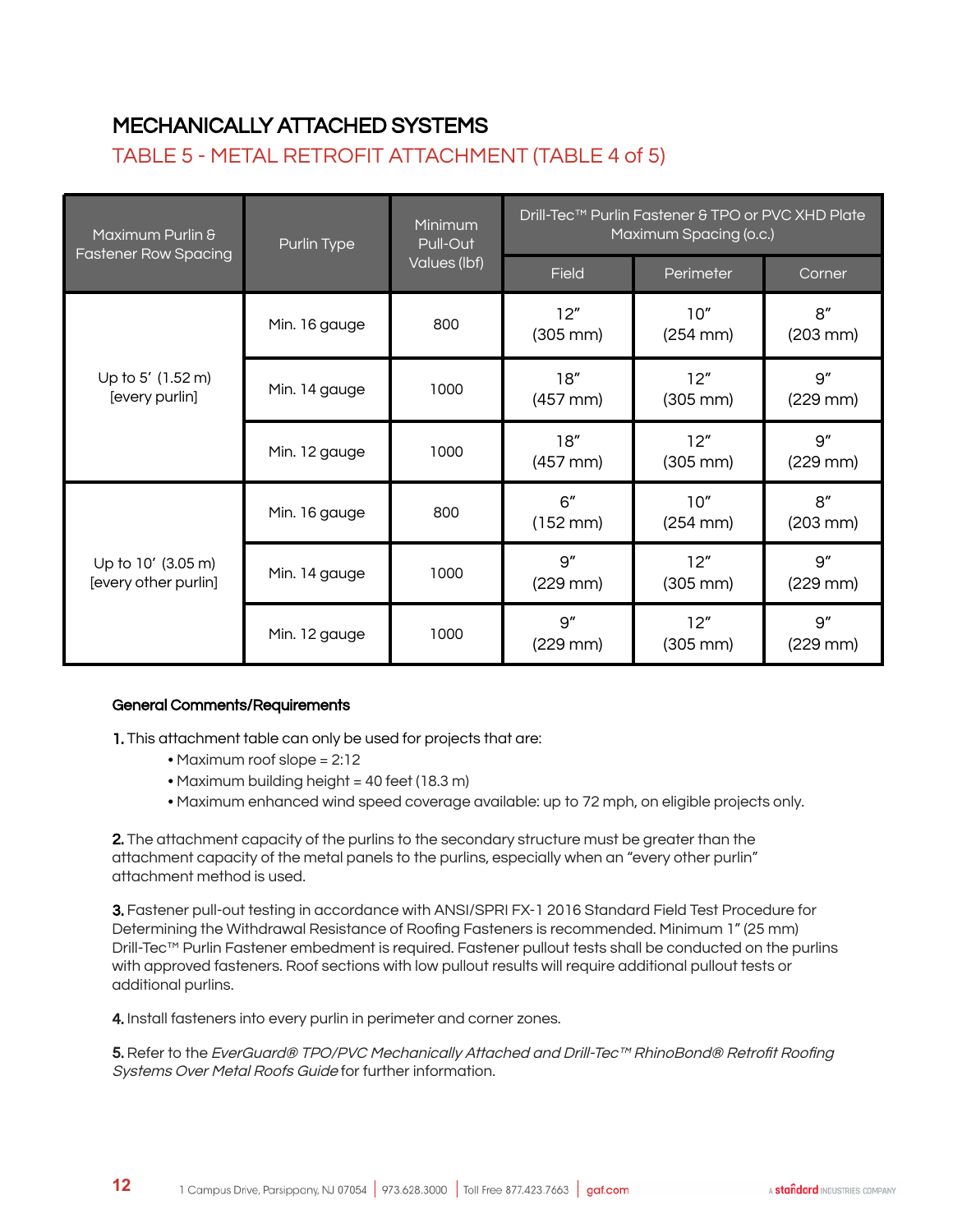#### DRILL-TEC™ RHINOBOND® SYSTEMS TABLE 1 - STEEL & CONCRETE DECK ATTACHMENT (TABLE 1 of 5)

| Deck Type                                               | Minlmum<br>Drill-Tec™<br>Pull-Out |          | Drill-Tec™<br>Minimum           |                                     | Fastening Pattern 4' x 8' (2.4 m x 1.2 m)<br><b>Boards</b><br>(Field, Perimeter, Corner) |                  |                   |
|---------------------------------------------------------|-----------------------------------|----------|---------------------------------|-------------------------------------|------------------------------------------------------------------------------------------|------------------|-------------------|
|                                                         | Value (lbf)                       | Fastener | Plate                           | Penetration                         | Standard<br>Attachment                                                                   | 90 psf<br>Uplift | 120 psf<br>Uplift |
| <b>Steel</b>                                            | 450                               | #15 XHD  | <b>RhinoBond®</b><br>TPO or PVC | $3/4''$ (19 mm)<br>through the deck | 6, 9, 12                                                                                 | 6, 10, 15        |                   |
| 22 gauge<br>(standard<br>33 ksi)                        | 600                               | #21 SXHD | <b>XHD</b>                      | 1" (25 mm) through<br>the deck      | 6, 9, 12                                                                                 | 6, 10, 15        | --                |
| <b>Steel</b><br>22 gauge                                | 450                               | #15 XHD  | RhinoBond®<br>TPO or PVC        | $3/4''$ (19 mm)<br>through the deck | 6, 9, 12                                                                                 | 6, 10, 15        | 8, 15, 20         |
| (high strength<br>80 ksi)                               | 750                               | #21 SXHD | <b>XHD</b>                      | 1" (25 mm) through<br>the deck      | 6, 9, 12                                                                                 | 6, 10, 15        | 8, 15, 20         |
| Structural                                              | 700                               | #14 HD   | RhinoBond®                      | $1''$ (25 mm)<br>into the deck      | 6, 9, 12                                                                                 | 6, 10, 15        | 8, 15, 20         |
| Concrete<br>(Min. 2,500 psi)                            | 900                               | CD-10    | TPO or PVC<br><b>XHD</b>        | $1''$ (25 mm)<br>into the deck      | 6, 9, 12                                                                                 | 6, 10, 15        | 8, 15, 20         |
| Lightweight<br>Insulating<br>Concrete                   | 450                               | #15 XHD  | RhinoBond®                      | $3/4''$ (19 mm)<br>through form     | 6, 9, 12                                                                                 |                  |                   |
| (LWIC over 22<br>gauge Standard<br>Form)                | 350                               | #14 HD   | TPO or PVC<br><b>XHD</b>        | $3/4''$ (19 mm)<br>through form     | 6, 9, 12                                                                                 |                  |                   |
| Lightweight<br>Insulating                               | 350                               | #15 XHD  | RhinoBond®                      | $3/4''$ (19 mm)<br>through form     | 6, 9, 12                                                                                 |                  |                   |
| Concrete<br>(LWIC over 24-26<br>gauge Standard<br>Form) | 350                               | #14 HD   | TPO or PVC<br><b>XHD</b>        | $3/4''$ (19 mm)<br>through form     | 6, 9, 12                                                                                 |                  |                   |

#### General Comments/Requirements

**13**

1. The Drill-Tec™ RhinoBond® Attachment System is not acceptable over gypsum or cementitious wood fiber, but it is acceptable over structural or lightweight insulating concrete decks. However, other methods of attachment may be more appropriate, depending on the project type. Contact your local GAF Field Services Area Manager for possible alternatives.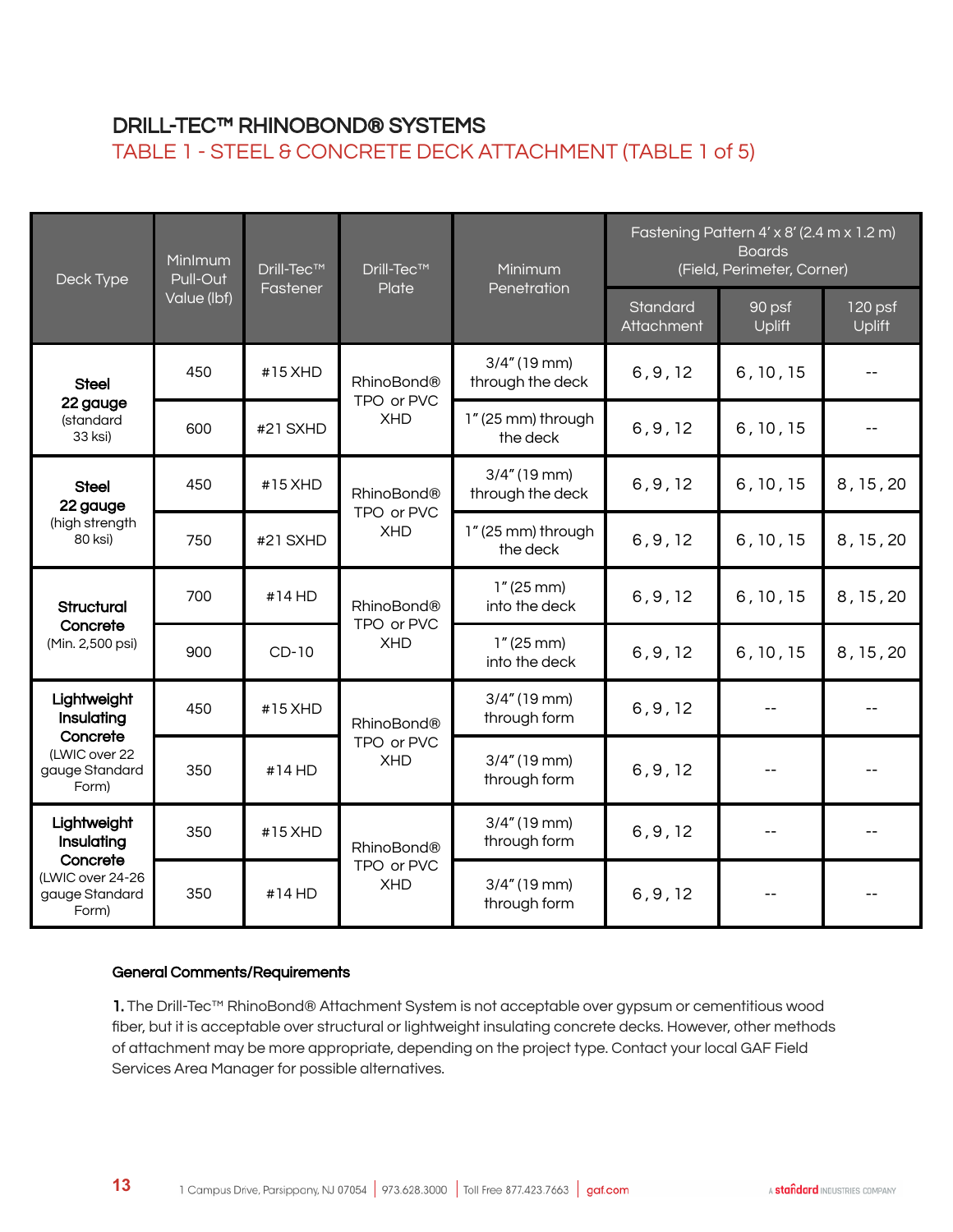2. Confirm quality and condition of roof decking by visual inspection, if possible, and by fastener pull-out testing. Remove and replace all deteriorated decking.

3. The Drill-Tec™ RhinoBond® TPO or PVC XHD Plate is used to attach rigid insulation to roof decks. The special coating on the plates allows for EverGuard® TPO or PVC membranes to be welded to each plate using the RhinoBond® magnetic induction welding tool. Drill-Tec™ RhinoBond® Plates are different in type and color: TPO plates are yellow, while the PVC plates are black in color. The appropriate plate must be used with the appropriate membrane type.

4. When installing Drill-Tec™ RhinoBond® Fasteners into lightweight insulating concrete that is poured over structural concrete, the fastener must penetrate a minimum of 1" (25 mm) into the structural concrete deck. A 7/32" (5.5 mm) pre-drilled hole is required for Drill-Tec™ CD-10 fasteners. A 3/16" (4.8 mm) pre-drilled hole is required for Drill-Tec™ HD #14 fasteners.

5. Supplemental fastening of insulation using Drill-Tec™ fastener and insulation plate must be either plastic or a different shape to differentiate from RhinoBond® plate when additional fastening is required.

6. 24-26 gauge decks require a GAF Field Services Manager's or Director's approval. Refer to GAF's A Guide to Metal Roof Retrofit in [Commercial](https://www.gaf.com/en-us/document-library/documents/productdocuments/commercialroofingsystemsdocuments/singleplyroofingdocuments/pvcdocuments/pvcsmoothdocuments/everguardpvc50membranedocuments/EverGuard_Metal_Retrofit_Supplement_Guide.pdf) Low-slope Roof Assemblies for installations over existing metal roofs.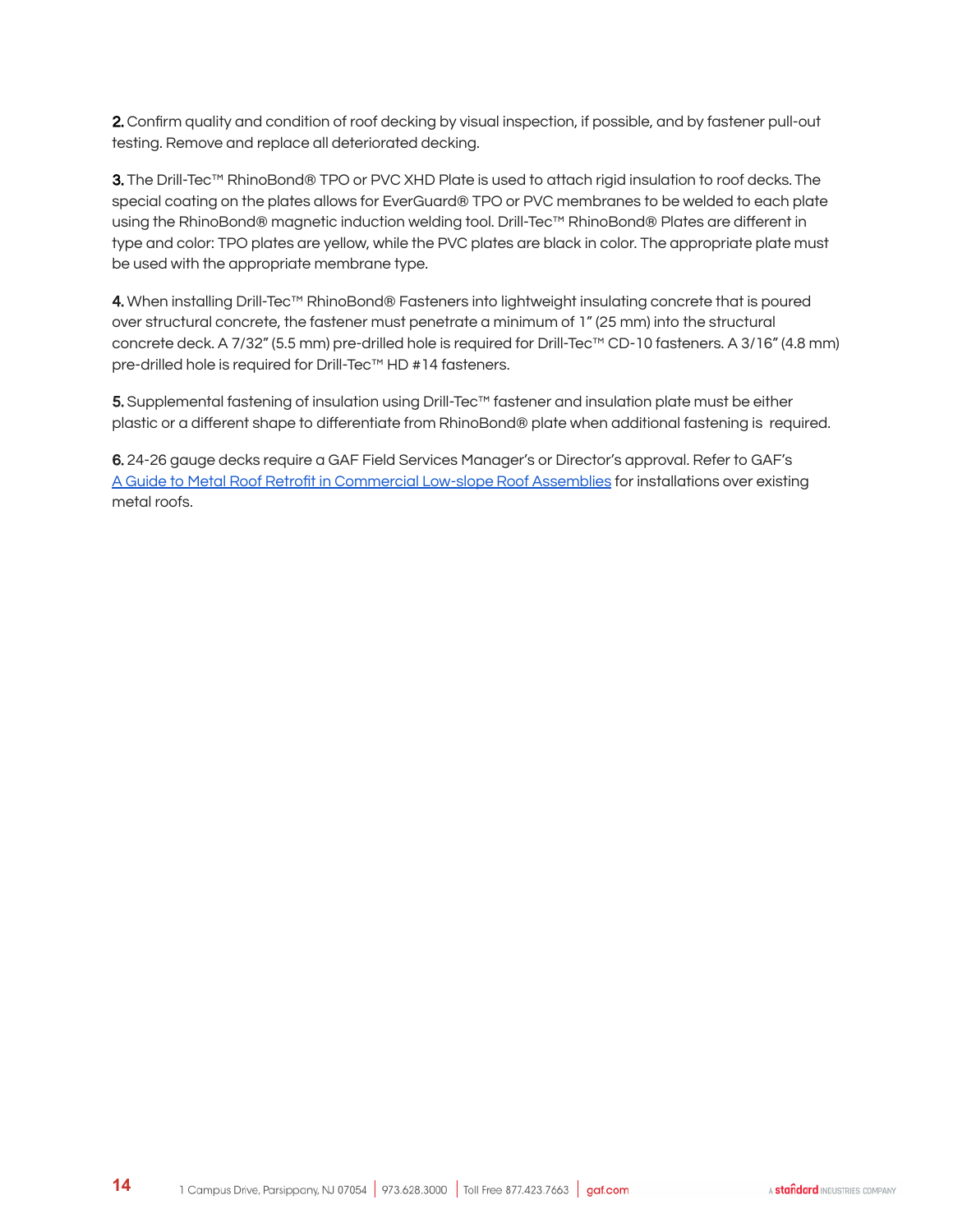#### DRILL-TEC™ RHINOBOND® SYSTEMS TABLE 2 - METAL RETROFIT ATTACHMENT (TABLE 2 of 5)

| Maximum Purlin<br><b>&amp; Fastener Row</b><br>Spacing | Purlin Type   | Drill-Tec™ Purlin Fastener & Drill-Tec™ RhinoBond® TPO or PVC<br>XHD Plate Maximum Spacing (o.c.) |                             |                             |  |
|--------------------------------------------------------|---------------|---------------------------------------------------------------------------------------------------|-----------------------------|-----------------------------|--|
|                                                        |               | Field                                                                                             | Perimeter                   | Corner                      |  |
| Up to 5' (1.52 m)<br>[every purlin]                    | Min. 16 gauge | 24"<br>$(610 \, \text{mm})$                                                                       | 10"<br>$(254$ mm $)$        | 8''<br>$(203 \, \text{mm})$ |  |
|                                                        | Min. 14 gauge | 24"<br>$(610 \, \text{mm})$                                                                       | 12"<br>$(305 \, \text{mm})$ | 9''<br>$(229 \, \text{mm})$ |  |
|                                                        | Min. 12 gauge | 24"<br>$(610 \, \text{mm})$                                                                       | 12"<br>(305 mm)             | 9″<br>(229 mm)              |  |

#### General Comments/Requirements

1. This attachment table can only be used for projects that are:

- Maximum roof slope = 2:12
- Maximum building height = 40 feet (18.3 m)
- Maximum enhanced wind speed coverage available: up to 72 mph, on eligible projects only.

2. Membrane must be attached to the Drill-Tec™ RhinoBond® TPO or PVC XHD Plates that are installed directly into the structural purlins with the appropriate Drill-Tec™ Purlin Fasteners. The special coating on the plates allows for EverGuard® TPO or PVC membranes to be welded to each plate using the RhinoBond® magnetic induction welding tool. Drill-Tec™ RhinoBond® Plates are different in type and color: TPO plates are yellow, while the PVC plates are black in color. The appropriate plate must be used with the appropriate membrane type.

3. The attachment capacity of the purlins to the secondary structure must be greater than the attachment capacity of the metal panels to the purlins.

4. Fastener pull-out testing in accordance with ANSI/SPRI FX-1 2016 Standard Field Test Procedure for Determining the Withdrawal Resistance of Roofing Fasteners is recommended. Minimum 1" (25 mm) Drill-Tec™ Purlin Fastener embedment is required. Fastener pullout tests shall be conducted on the purlins with approved fasteners. Roof sections with low pullout results will require additional pullout tests or additional purlins.

5. Fasteners should be offset 12" (305 mm) between rows.

6. Supplemental fastening of insulation using Drill-Tec™ fasteners and insulation plates either plastic or a different shape to differentiate from RhinoBond® plates may be required.

7. Refer to the EverGuard® TPO/PVC Mechanically Attached and Drill-Tec™ RhinoBond® Retrofit Roofing Systems Over Metal Roofs Guide for further information.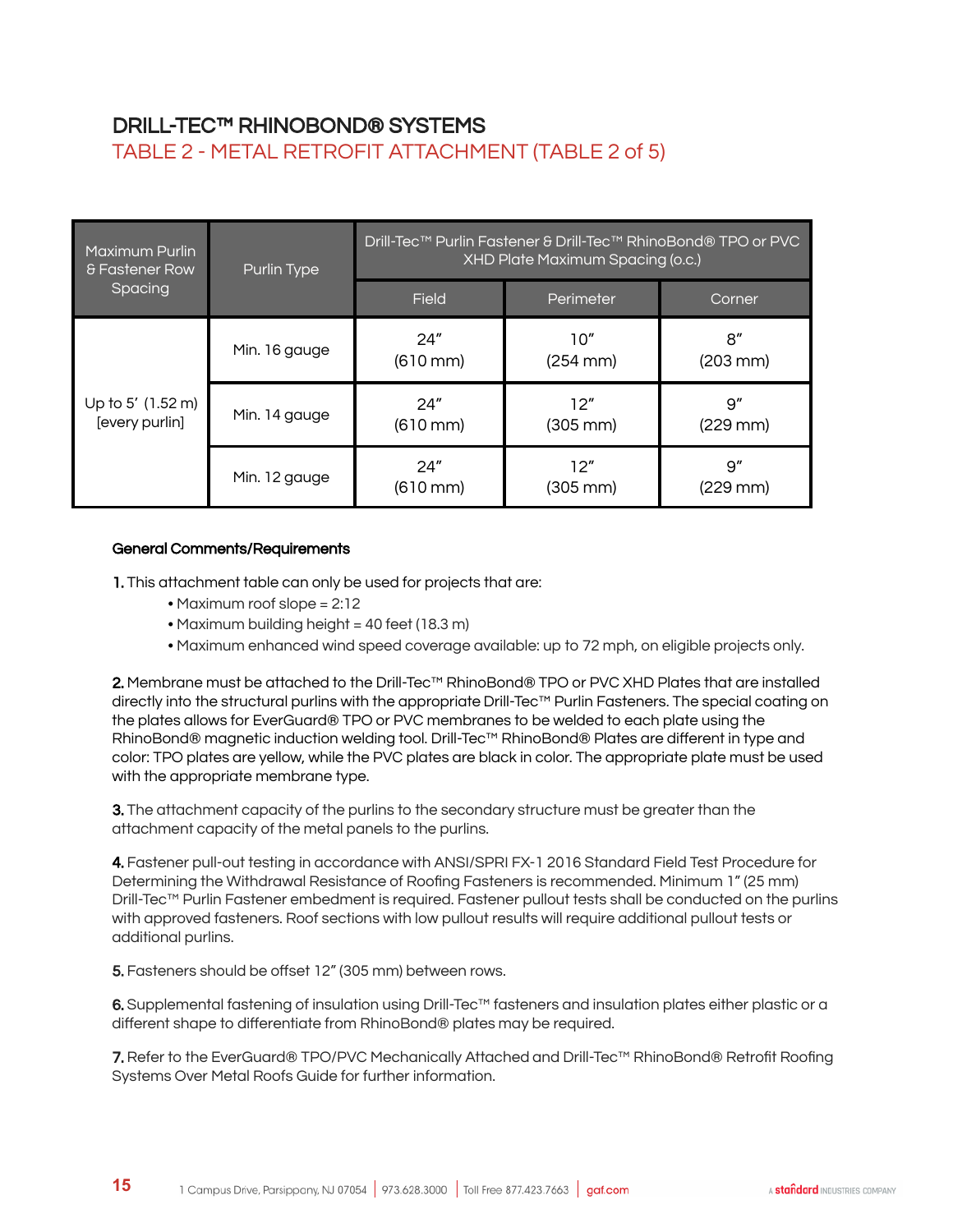#### DRILL-TEC™ RHINOBOND® SYSTEMS

#### TABLE 3 - WOOD DECK ATTACHMENT (TABLE 3 of 5) INSULATED ASSEMBLIES

| Deck Type                              | Drill-Tec™<br>Fastener | Drill-Tec™<br>Plate                                | <b>Minimum</b><br>Pull-Out<br>Value (lbf) | Max. Building<br>Height | Fasteners Per 4' x 8' (1.2 m x 2.4 m)<br><b>Insulation Board</b> |           |        |
|----------------------------------------|------------------------|----------------------------------------------------|-------------------------------------------|-------------------------|------------------------------------------------------------------|-----------|--------|
|                                        |                        |                                                    |                                           |                         | Field                                                            | Perimeter | Corner |
| Wood<br>(Plywood,<br>OSB and<br>Plank) | HD #14<br>XHD#15       | RhinoBond <sup>®</sup><br>TPO or PVC<br><b>XHD</b> | 200                                       | 60'<br>(18 m)           | 8                                                                | 12        | 12     |
|                                        | HD #14<br>XHD#15       | RhinoBond <sup>®</sup><br>TPO or PVC<br><b>XHD</b> | 300                                       | 60'<br>(18 m)           | 6                                                                | 10        | 10     |

#### General Comments/Requirements

1. Confirm quality and condition of roof decking by visual inspection, and by fastener pull-out testing. Remove and replace all deteriorated decking.

2. The Drill-Tec™ RhinoBond® TPO or PVC XHD Plate is used to attach rigid insulation to roof decks. The special coating on the plates allows for EverGuard® TPO or PVC membranes to be welded to each plate using the RhinoBond® magnetic induction welding tool. Drill-Tec™ RhinoBond® Plates are different in type and color: TPO plates are yellow, while the PVC plates are black in color. The appropriate plate must be used with the appropriate membrane type.

3. Fasteners shall be of sufficient length to penetrate through the plywood or OSB sheathing a minimum of 3/4" (19 mm) and 1" (25 mm) embedment into the wood plank deck. Fasteners shall not be driven through the joints of the wood plank.

4. Fastener selection is based on the actual/specific deck performance matched with the fastener being used.

5. This attachment table can only be used for projects that are:

- Exposure Category B or C
- Enclosed building in a non-special/high wind region, e.g., mountains, coastal
- For buildings exceeding these specifics, please contact GAF for assistance

6. No individual pullout value can be less than the absolute minimum listed for the given fastening pattern. If the individual pullout values do not meet the minimum pull-out values, alternative fastening is required.

7. If your project does not meet these requirements, you must contact GAF for further information.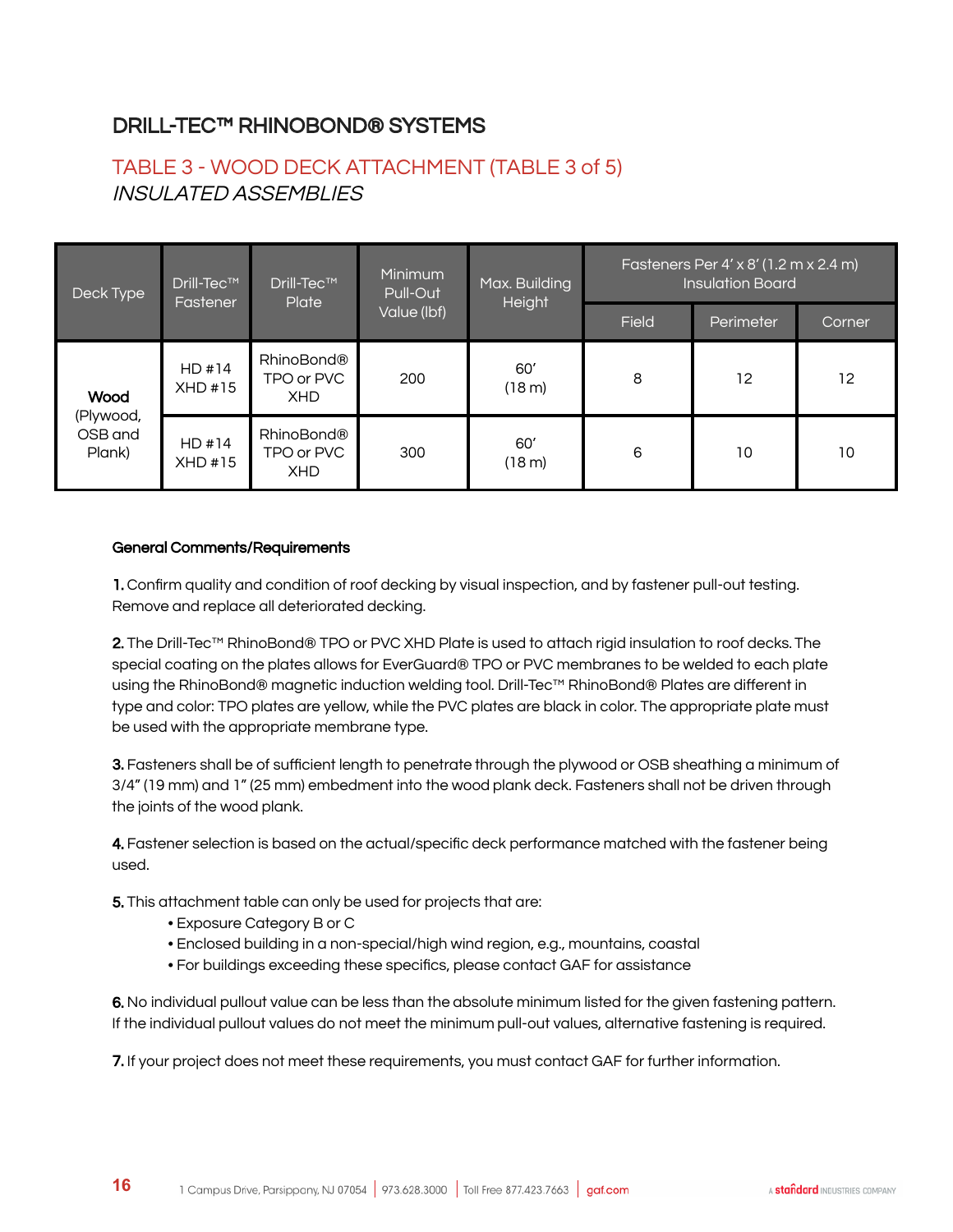#### DRILL-TEC™ RHINOBOND® SYSTEMS

TABLE 4 - WOOD DECK ATTACHMENT (TABLE 4 of 5) UNINSULATED ASSEMBLIES WITH VERSASHIELD® SOLO™ FIRE RESISTANT SLIP SHEET

| Deck Type                              | Drill-Tec™<br>Fastener | Drill-Tec™<br>Plate                           | Minimum<br>Pull-Out<br>Value (lbf) | Max.<br><b>Building</b><br>Height | <b>Fastener Grid Layout</b><br>(Spacing shows plate/fastener location o.c.<br>and then row spacing) |                                        |                                        |
|----------------------------------------|------------------------|-----------------------------------------------|------------------------------------|-----------------------------------|-----------------------------------------------------------------------------------------------------|----------------------------------------|----------------------------------------|
|                                        |                        |                                               |                                    |                                   | Field                                                                                               | Perimeter                              | Corner                                 |
| Wood<br>(Plywood,<br>OSB and<br>Plank) | HD #14<br>XHD#15       | <b>RhinoBond®</b><br>TPO or PVC<br><b>XHD</b> | 200                                | 60'<br>(18 m)                     | $24"$ o.c. rows<br>spaced 24"<br>apart                                                              | $16"$ o.c. rows<br>spaced 24"<br>apart | $16"$ o.c. rows<br>spaced 24"<br>apart |
|                                        | HD #14<br>XHD#15       | <b>RhinoBond®</b><br>TPO or PVC<br><b>XHD</b> | 300                                | 60'<br>(18 m)                     | 32" o.c. rows<br>spaced 24"<br>apart                                                                | 18" o.c. rows<br>spaced 24"<br>apart   | 18" o.c. rows<br>spaced 24"<br>apart   |

#### General Comments/Requirements

1. Confirm quality and condition of roof decking by visual inspection, and by fastener pull-out testing. Remove and replace all deteriorated decking.

2. The Drill-Tec™ RhinoBond® TPO or PVC XHD Plate is used to attach rigid insulation to roof decks. The special coating on the plates allows for EverGuard® TPO or PVC membranes to be welded to each plate using the RhinoBond® magnetic induction welding tool. Drill-Tec™ RhinoBond® Plates are different in type and color: TPO plates are yellow, while the PVC plates are black in color. The appropriate plate must be used with the appropriate membrane type.

3. Fasteners shall be of sufficient length to penetrate through the plywood or OSB sheathing a minimum of 3/4" (19 mm) and 1" (25 mm) embedment into the wood plank deck. Fasteners shall not be driven through the joints of the wood plank.

4. Fastener selection is based on the actual/specific deck performance matched with the fastener being used.

5. This attachment table can only be used for projects that are:

• Exposure Category B or C

**17**

- Enclosed building in a non-special/high wind region, e.g., mountains, coastal
- For buildings exceeding these specifics, please contact GAF for assistance

6. No individual pullout value can be less than the absolute minimum listed for the given fastening pattern. If the individual pullout values do not meet the minimum pull-out values, alternative fastening is required.

7. If your project does not meet these requirements, you must contact GAF for further information.